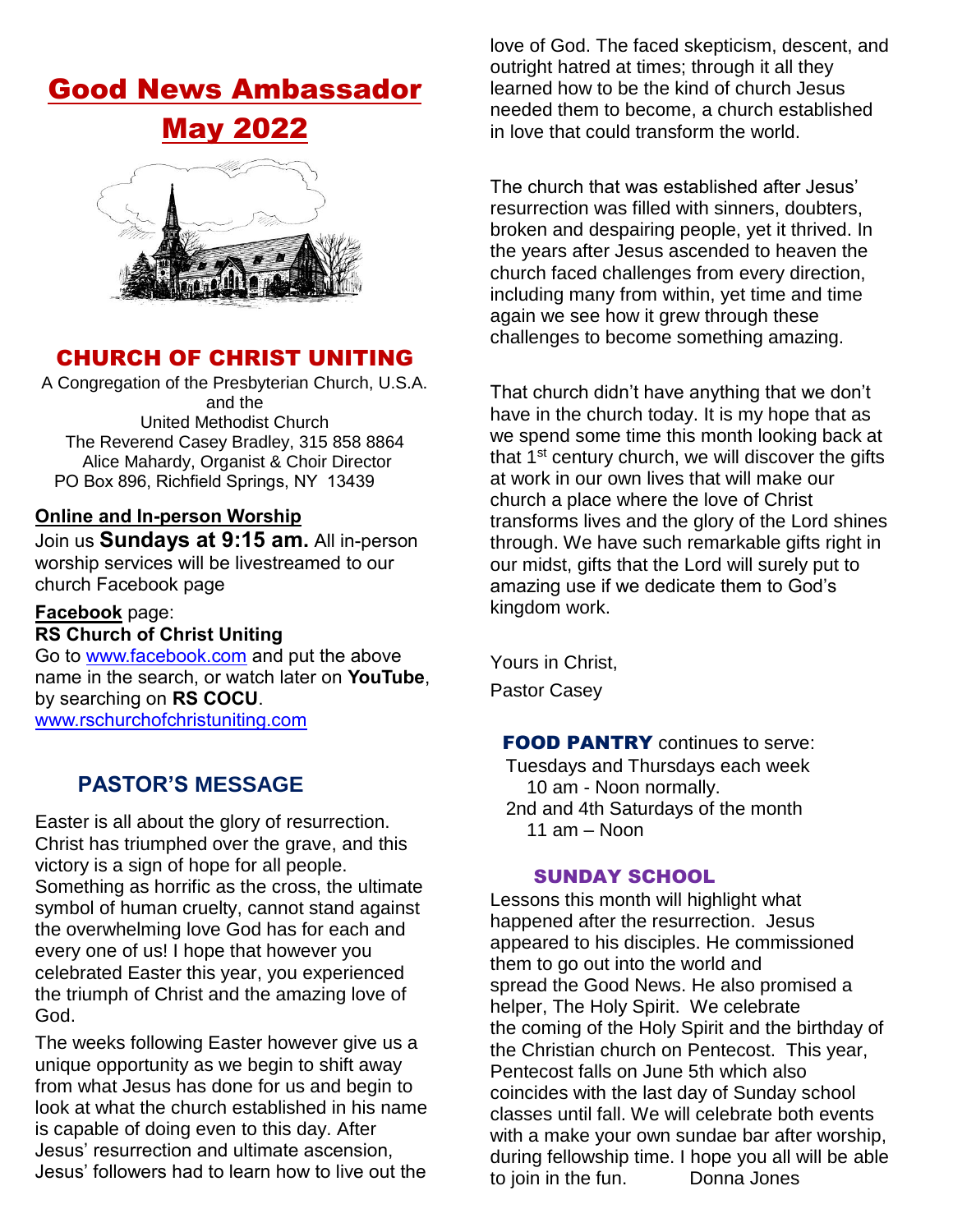### HAPPY BIRTHDAY!

5/1 Lorri Jo Farley Seamon 5/2 Alexis Wolfe 5/4 Joseph Connor Barra 5/5 Susan Sheldon 5/5 Michael Mayton 5/8 Daniel Bloomfield 5/8 Bob Raux 5/8 Amy Worobey 5/9 Karen Owczarczak 5/9 Carrie Lynn Gardner 5/10 Marion Foster 5/12 Heidi Bond 5/14 David Weiss 5/17 Michael T. Domion 5/18 Katie Lindsey 5/19 Barbara Sluyter 5/24 Alice Mahardy 6/2 Michael Paul Starr 6/3 Joshua Watkins 6/3 Candise June Sheldon 6/3 Linda Watkins 6/4 Rachel Ehlers 6/5 Ryan West 6/5 Victor Belcher

#### HAPPY ANNIVERSARY

- 5/2 Michele & Wayne Sheldon
- 5/7 Don & Susan Sheldon
- 5/8 Al & Mary Stanfield
- 5/9 Gary & Judi Southard
- 5/9 Donald & Heather Snyder
- 5/18 Kristy & Aleksey Zaitseva

## NEWS FROM THE CHRISTIAN FELLOWSHIIP AND SERVICE GUILD

 The May Guild meeting will be on Thursday, May 19. Social time is from 6:00 pm - 6:15 pm. Meeting starts promptly at 6:15 pm. Hostess will be Donna Jones and the dessert will be provided by Carla Eckler. Please let Carla know by Tuesday, May 17 if you are attending by calling 315-858-1451.

The April 9<sup>th</sup> Brooks' Chicken BBQ was a resounding success. 145 dinners and 82 halves of chicken were pre-ordered,

and 23 additional halves of chicken were sold. In conjunction with the BBQ, we also had a Bake Sale which did very well! Thank you to all those who baked and were involved with this fundraiser.

The Annual Bread Auction took place immediately after church on Sunday, April 24th. We thank Nelson Crouse for once again volunteering his time to be the auctioneer and to those who donated a host of confections. Bidding was lively and all proceeds benefit One Great Hour of Sharing, which is the charitable organization we donate to for the month of April.

After a two year hiatus, The Women's Appreciation Dinner will return on Monday, May 9, 6:30 PM. It is open to all women and children. Reservations required by May 6. Please sign up at church, or call Carol at 315-868-0319 with your name, telephone number & how many people will be attending.

The Spring Rummage Sale is scheduled for Friday, May 13 from 9 a.m. to 6 p.m. There will be a Bag Sale from 4 p.m. to 6 p.m. Donated items can be left off at the Church starting Tuesday, May 10 through Noon on Thursday, May 12. This fundraiser requires lots of volunteers to get everything sorted and ready for the Friday Rummage Sale. Please see Patti Lou Leopold if you can spare some time even if only for a couple hours.

The Friendship Craft Festival sponsored by COCU is in its 41st year and is scheduled for Saturday, June 11 from 9 a.m. to 3 p.m. there will be a Brooks' chicken BBQ dinner from 11:30 a.m. to 2:30 p.m. and our "famous" bake sale and a food booth by the Richfield Youth Sports organization. Singer Eric Trahan with guitar in tow will provide the entertainment throughout the day. Crafter applications are coming in steadily. The deadline to accept applications has been extended to June 1. Hope to see you there!!